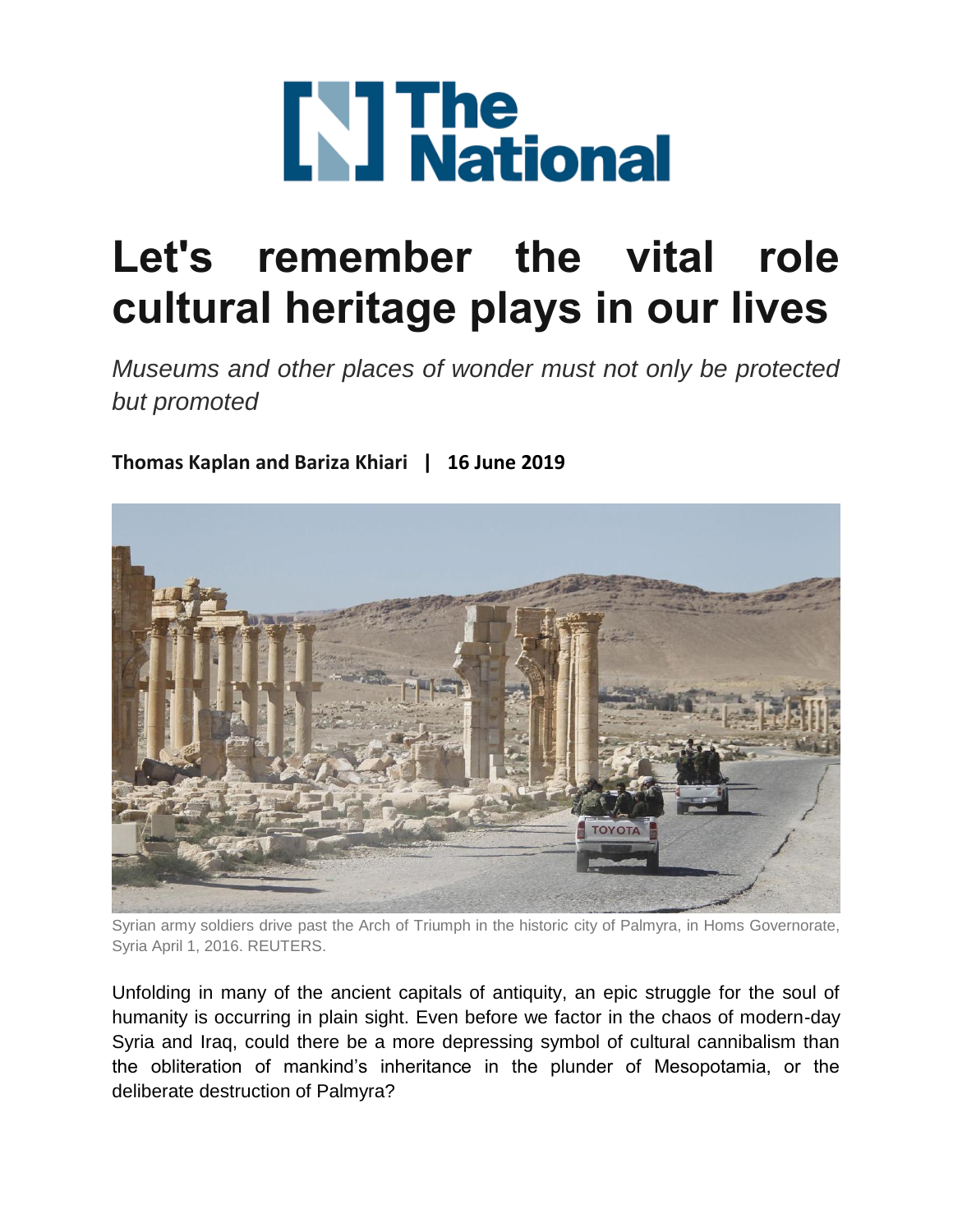Yet a forceful riposte is emerging from the Middle East itself. The fruit of a longstanding partnership between the UAE and France, Aliph – the International Alliance for the Protection of Heritage in Conflict Areas – constitutes a genuine call to arms to safeguard our collective birthright. Created just over two years ago after a conference in Abu Dhabi in December 2016 on the protection of endangered heritage, this ambitious enterprise could not be more timely, as obscurantist narratives spread worldwide, not just in the cradle of civilisation.

Governed by a foundation board and based in Geneva, Aliph is an alliance of sovereign states, including the UAE, France, Saudi Arabia, Kuwait, Luxembourg, Morocco, China and Switzerland, international organisations, private partners and leading experts in the field. With pledges worth more than \$60 million already paid out, it finances the implementation of preventive care, emergency response and restoration programmes for cultural property at risk of destruction or damage. The foundation most recently announced its flagship project, the long-term restoration of the Museum of Mosul in Iraq.

## *"At a time when erecting walls seems to be the fashion of the day, can the preservation of ancient heritage really build bridges between people?"*

In both spirit and purpose, Aliph emulates what is arguably the region's most farreaching cultural initiative – Louvre Abu Dhabi. Located in the UAE capital, Louvre Abu Dhabi represents a rare green shoot of determined idealism. Evincing the UAE's resolve to share not only common interests but also common values between West and East, the museum provides remarkable insight into the conjoined history of mankind. From Islamic and Hindu art to illuminated Hebrew manuscripts and the recent addition of Rembrandt's beautiful oil sketch Head of a Young Man in Prayer, depicting Jesus with his hands clasped in prayer, this joyful celebration of the profound interconnectedness of global civilisation since the beginning of time – a first in the Arab world – lifts our spirits and gives us hope.

But in its audacity, Louvre Abu Dhabi raises its own questions and forces us to reflect. At a time when erecting walls seems to be the fashion of the day, can the preservation of ancient heritage really build bridges between people? In an era of widespread scepticism about concepts such as enlightenment and universalism, can masterpieces of art truly advance a cause greater than mere accumulation or display?

Perhaps the best answer to those questions might come from Fyodor Dostoyevsky's The Idiot, a sort of prediction of the magnitude of precisely what Jean Nouvel's architectural jewel aims to accomplish. "Beauty will save the world," the book's